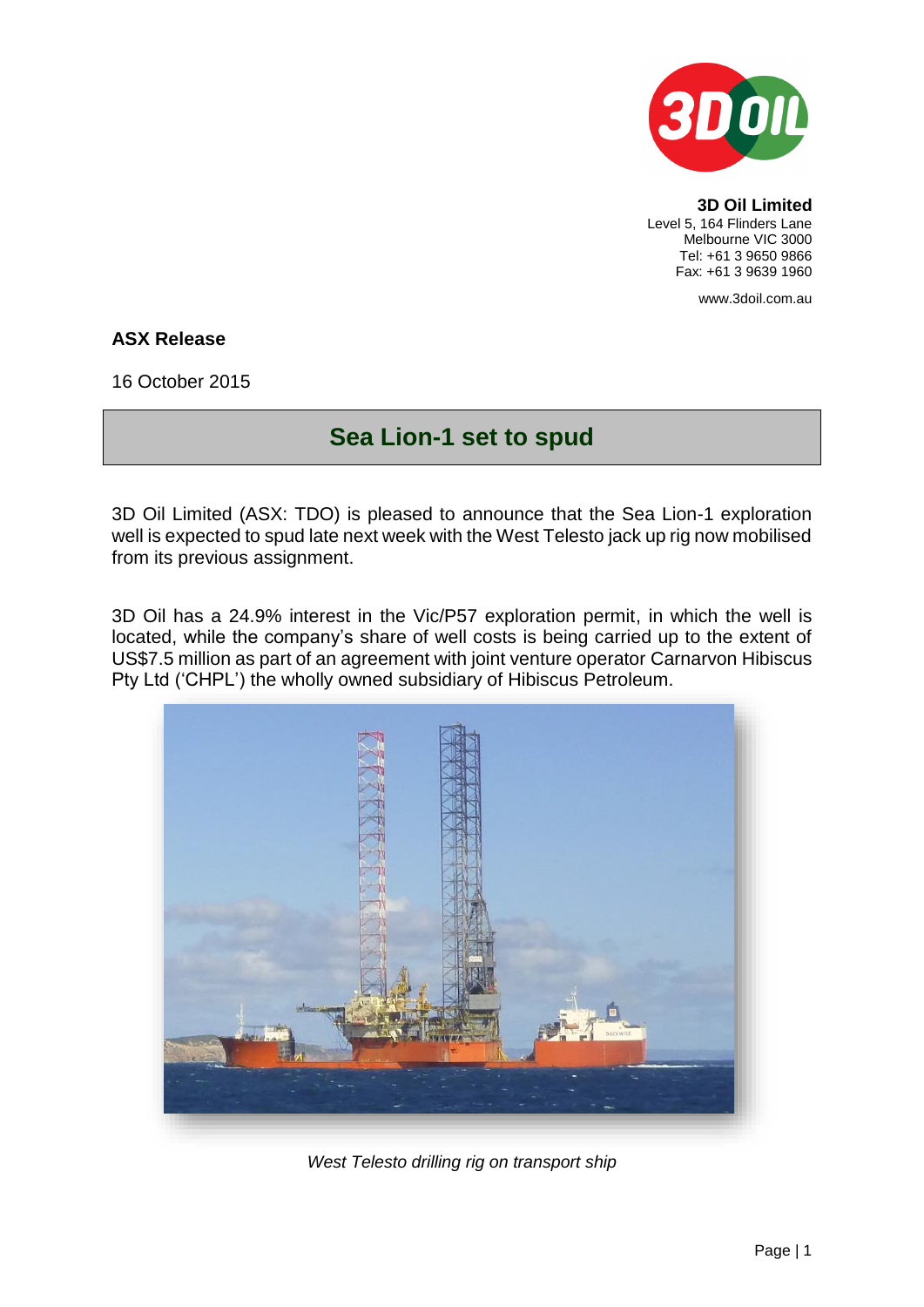The planned Total Depth of the well is programmed for 1800m and scheduled to take approximately 3 weeks.



*Location map for VIC/P57*

Sea Lion is considered highly prospective as it is on a proven oil-producing trend, and represents one of the last undrilled 4-way dip closures at the prolific 'Top Latrobe' level in the Gippsland Basin. The combination of prominent mapped depth structure and the likely presence of thick high quality reservoir sands overlain by the regional seal provides the ingredients of a high quality target.

An independent report has assessed the Sea Lion most likely (P50) Prospective Resource at 11.0MMbbl of oil (combined probabilistic estimate for the three main target levels).



*Structural map of Sea Lion*